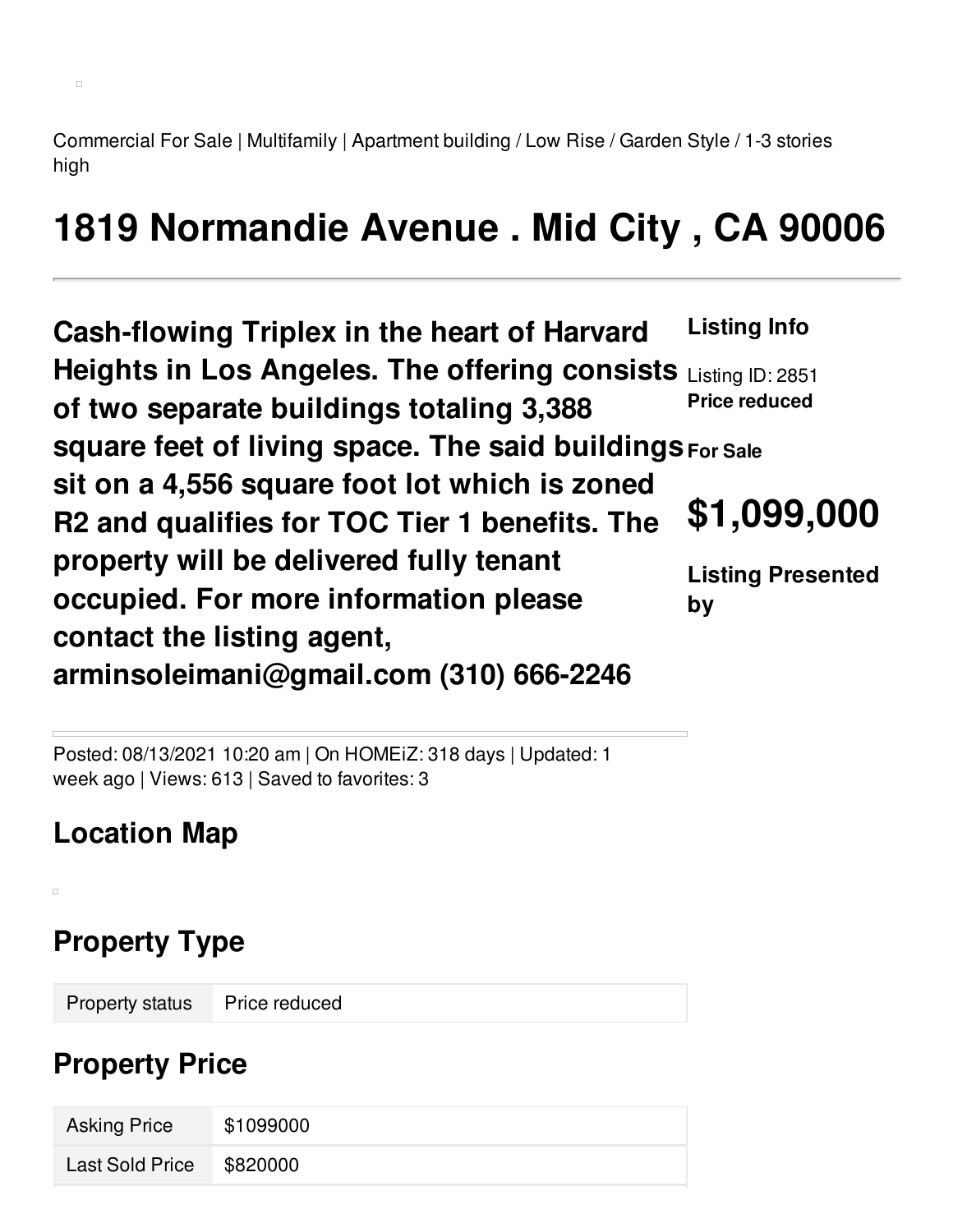| <b>Last Sold Date</b>                                   | 06/29/2018       |
|---------------------------------------------------------|------------------|
| <b>Total Lot Size</b>                                   | 5,171.00 Sq. Ft. |
| Asking Price per<br>Sq. Ft.                             | \$324            |
| <b>Total Building</b><br>Size Sq. Ft.                   | 3388             |
| Commission<br>Split %                                   | 2.25%            |
| Cap Rate %                                              | 5.14%            |
| <b>Gross Annual</b><br>Income                           | \$0              |
| <b>Net Operating</b><br>Income                          | \$56489          |
| <b>Gross Rent</b><br>Multiplier                         | 14.71            |
| <b>Annual Property</b><br>Tax Rate for this<br>property | 1.25%            |
| Property tax<br>total amount                            | \$13738          |

## **Property Location & Description**

| Listing Headline | Cash-flowing Triplex in the heart of Harvard Heights<br>in Los Angeles. The offering consists of two separate<br>buildings totaling 3,388 square feet of living space.<br>The said buildings sit on a 4,556 square foot lot which<br>is zoned R2 and qualifies for TOC Tier 1 benefits. The<br>property will be delivered fully tenant occupied. For<br>more information please contact the listing agent,<br>arminsoleimani@gmail.com (310) 666-2246 |
|------------------|-------------------------------------------------------------------------------------------------------------------------------------------------------------------------------------------------------------------------------------------------------------------------------------------------------------------------------------------------------------------------------------------------------------------------------------------------------|
| Rent control     | Non Rent Control                                                                                                                                                                                                                                                                                                                                                                                                                                      |
|                  |                                                                                                                                                                                                                                                                                                                                                                                                                                                       |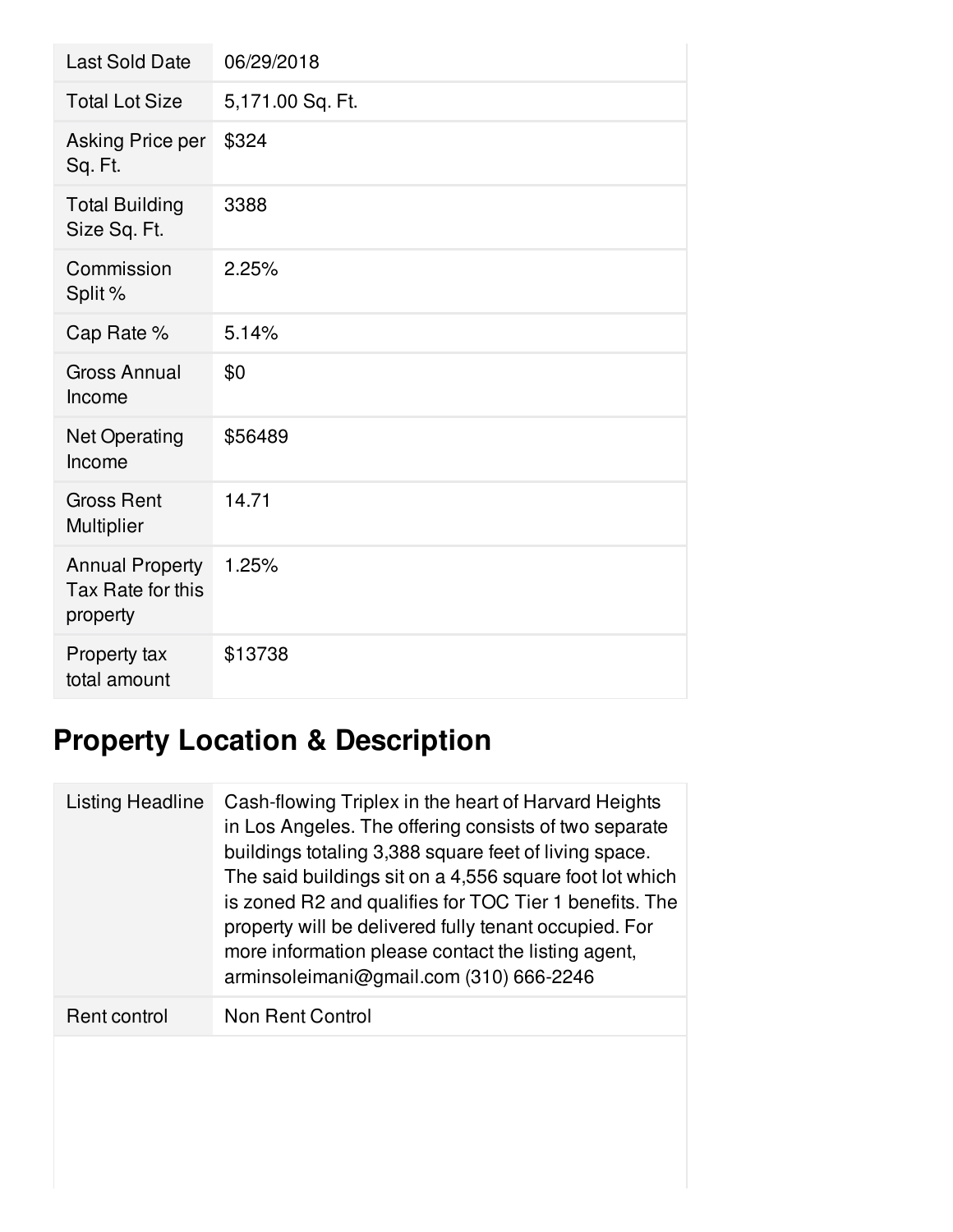| Property<br>Description | Cash-flowing Triplex in the heart of Harvard Heights<br>in Los Angeles. The offering consists of two separate<br>buildings totaling 3,388 square feet of living space.<br>The said buildings sit on a 4,556 square foot lot which<br>is zoned R2 and qualifies for TOC Tier 1 benefits. The<br>property will be delivered fully tenant occupied, all<br>tenants have paid through the pandemic. |
|-------------------------|-------------------------------------------------------------------------------------------------------------------------------------------------------------------------------------------------------------------------------------------------------------------------------------------------------------------------------------------------------------------------------------------------|
| Location<br>Description | Located just 2 miles east of Downtown LA, 2 miles<br>north of USC. Centrally located in proximity to public<br>transit, shopping, trendy dining, and excellent schools.<br>This is a great fit for anyone looking for a stabilized<br>asset or a safe 1031-exchange replacement.                                                                                                                |
| No. of Units            | 3 (Triplex)                                                                                                                                                                                                                                                                                                                                                                                     |
| Price per Unit          | \$375000                                                                                                                                                                                                                                                                                                                                                                                        |
|                         |                                                                                                                                                                                                                                                                                                                                                                                                 |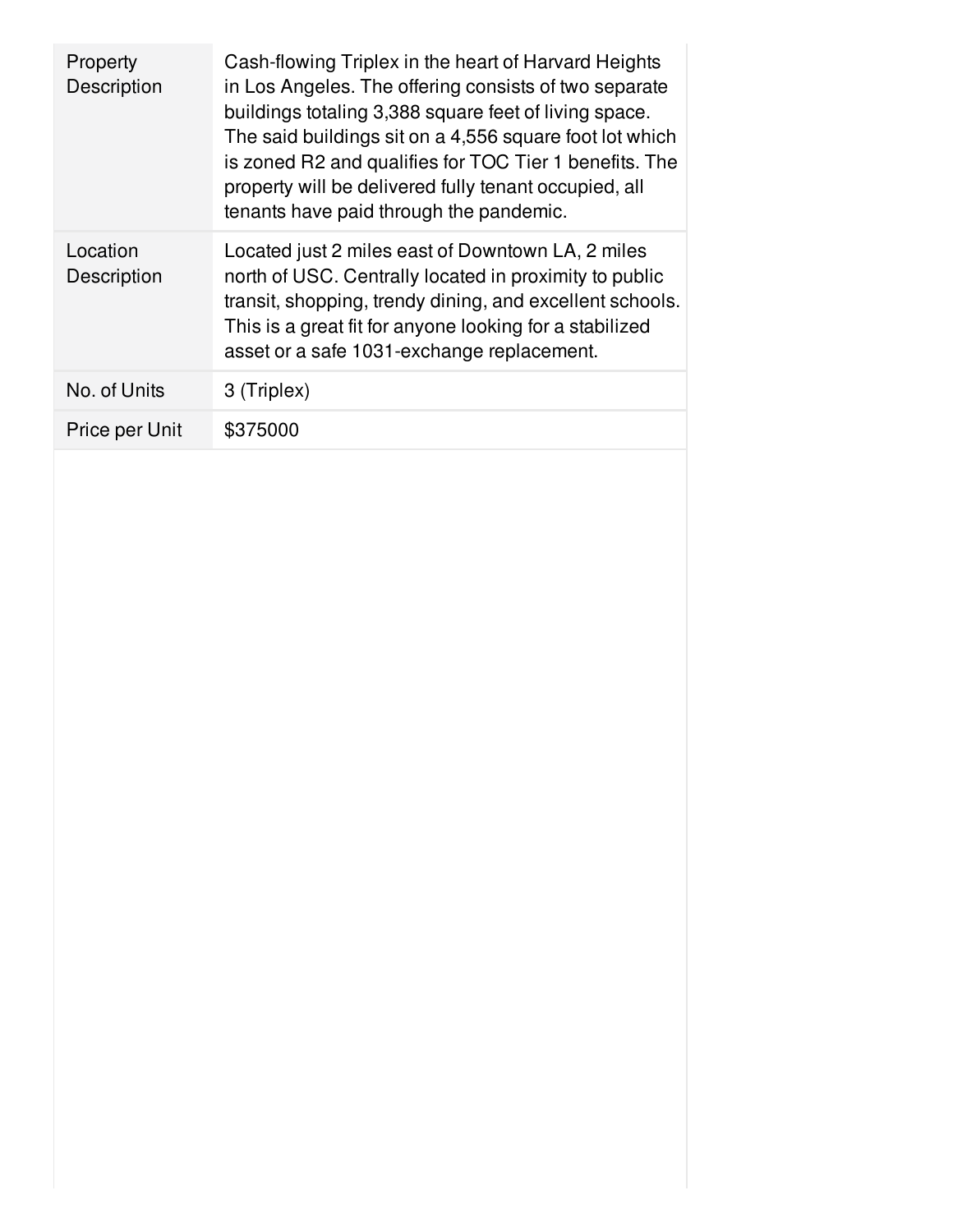| Units Mix<br>No.<br>Description<br>No. Units<br>Sq. Ft.<br>Avg. Mo. Rent<br>1.<br>$1 + 1$<br>$\mathbf 1$ |                                                 |
|----------------------------------------------------------------------------------------------------------|-------------------------------------------------|
| \$1850<br>2.<br>$2 + 1$<br>$\mathbf{1}$                                                                  |                                                 |
| \$2200<br>3.<br>$3 + 1$<br>1                                                                             |                                                 |
| \$2750<br>4.                                                                                             |                                                 |
| 5.                                                                                                       |                                                 |
| APN / Parcel ID                                                                                          | 5075-027-019                                    |
| Zoning                                                                                                   | R <sub>2</sub>                                  |
| Occupancy %                                                                                              | 100%                                            |
| Construction<br><b>Type</b>                                                                              | Wood & Stucco                                   |
| No. Stories                                                                                              | $\overline{2}$                                  |
| <b>Year Built</b>                                                                                        | 1915                                            |
| <b>Overall Property</b><br>Condition                                                                     | Good                                            |
| Highlights                                                                                               | Zoned R2 and qualifies for TOC Tier 1 benefits. |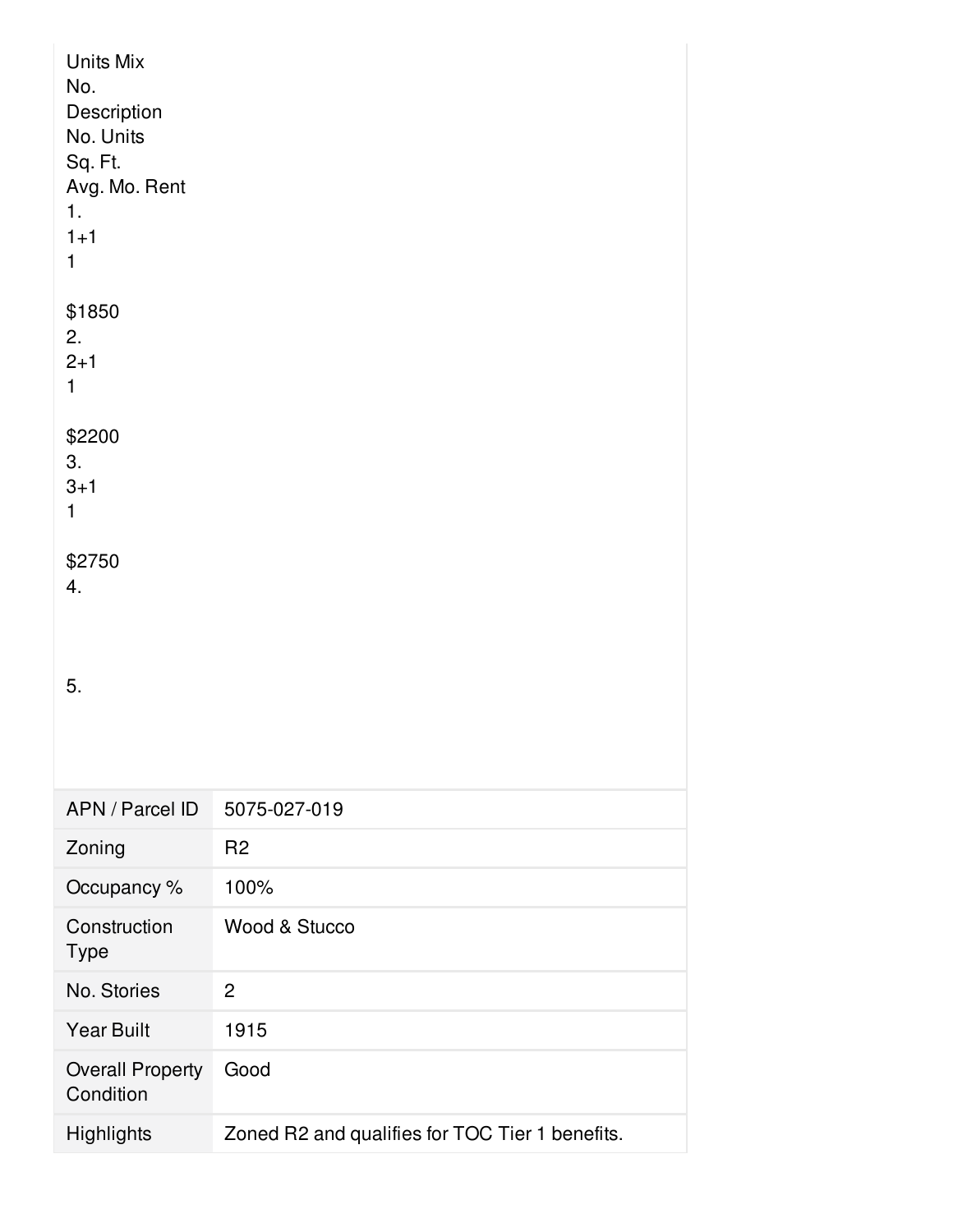## **Property Information**

#### **Sewer**

| Type of Sewer Sewer System (Public) |
|-------------------------------------|
|                                     |

#### **Parking**

| Parking type             | Off-street<br>On-street<br><b>Assigned Parking</b> |
|--------------------------|----------------------------------------------------|
| # of Covered<br>Parkings | No Data                                            |

#### **Investment Overview**

| Type of use | Investor |
|-------------|----------|
|-------------|----------|

## **Energy Efficiency**

| <b>Energy Star</b><br>Certified                  | <b>No</b> |
|--------------------------------------------------|-----------|
| How old is you<br>cooling and<br>heating system? | No Data   |
| <b>Efficiency rating</b>                         | N/A       |
| R-value                                          | N/A       |
| Windows single-<br>pane?                         | No.       |
| Natural daylight                                 | <b>No</b> |
| Appliances<br>energy efficient                   | <b>No</b> |
| Roof                                             | <b>No</b> |

## **Neighborhood lifestyle**